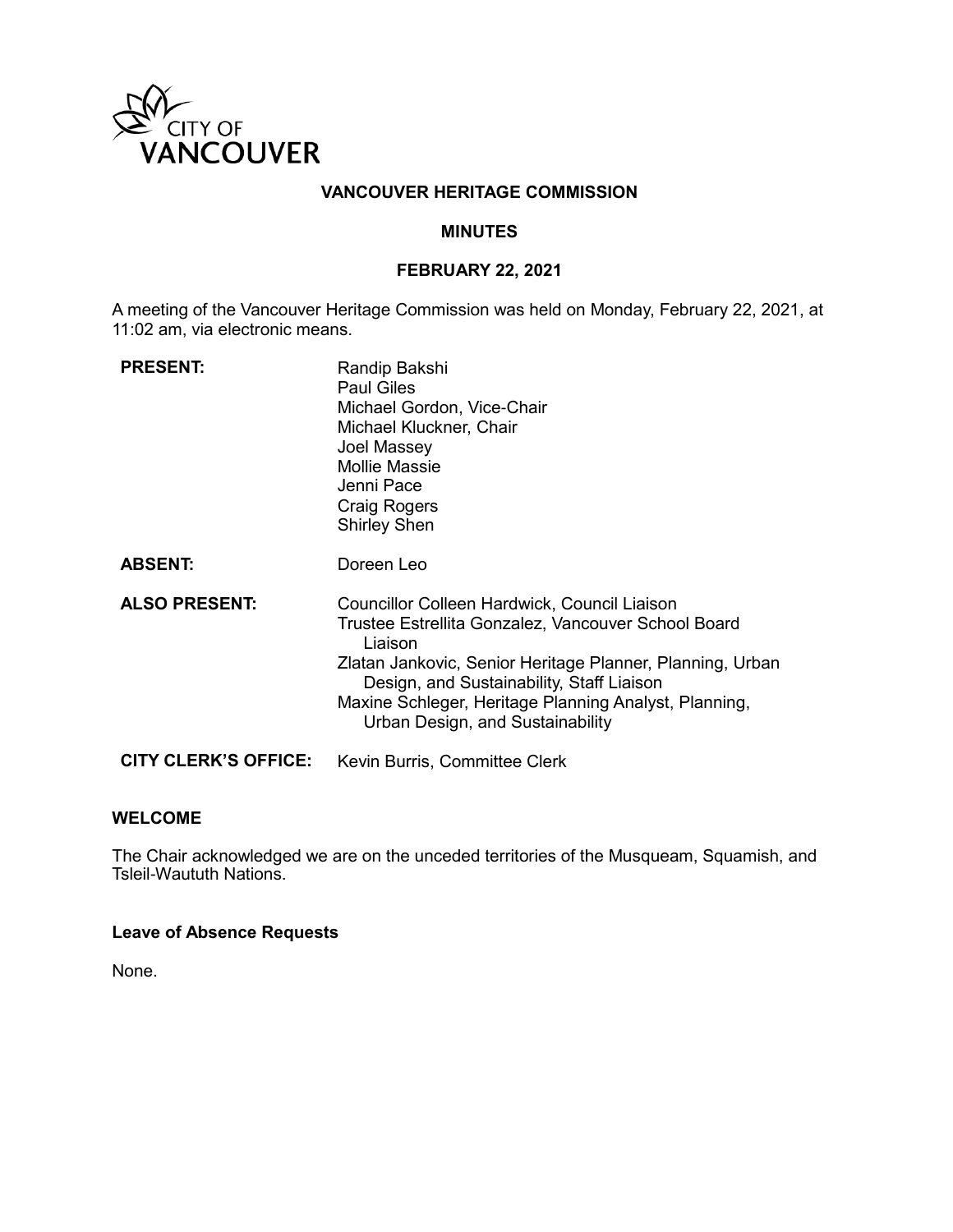## **Approval of Minutes**

MOVED by Commissioner Gordon SECONDED by Commissioner Massie

> THAT the Vancouver Heritage Commission approve the Minutes from the meeting of Monday, February 01, 2021, as circulated.

CARRIED UNANIMOUSLY

### **1. Downtown Eastside Plan – Implementation Summary**

Bonnie Ma, Planner, Downtown Eastside Planning Team, provided an overview of the Three-Year Summary on the implementation of the Downtown Eastside Plan, including public engagement and consultation, monitoring and evaluation of implementation initiatives, implementation highlights, and emerging three-year priorities. Staff subsequently responded to questions and comments.

#### **2. Statement of Significance and VHR Subcommittee Report**

Maxine Schleger, Heritage Planning Analyst, presented the report from the Statements of Significance and Vancouver Heritage Register Subcommittee meeting of February 8, 2021. Staff subsequently responded to questions and comments.

#### MOVED by Commissioner Pace

SECONDED by Commissioner Massie

THAT the Commission request that the Statements of Significance for 3304 Wellington Avenue – John Graham Residence, and 4585 Bellevue Drive – Kania Castle, be referred back to the consultants for revisions.

CARRIED

(Commissioner Massey abstained from the vote)

#### **3. 100 Block Hastings St. – Staff Update**

Staff circulated a letter from Celine Mauboules, Acting Managing Director, Homelessness Services and Affordable Housing Programs, as an update on the City's acquisition of the Balmoral and Regent Hotels. Staff subsequently responded to questions and comments.

#### **4. New Business**

Commissioner Gordon advised the Commission that staff are seeking input on the Broadway Plan at [https://shapeyourcity.ca/broadway-plan.](https://shapeyourcity.ca/broadway-plan) Commissioner Gordon noted there are several workshops planned—one for each neighbourhood along Broadway—and that Commissioners may register to participate in these.

#### **ADJOURNMENT**